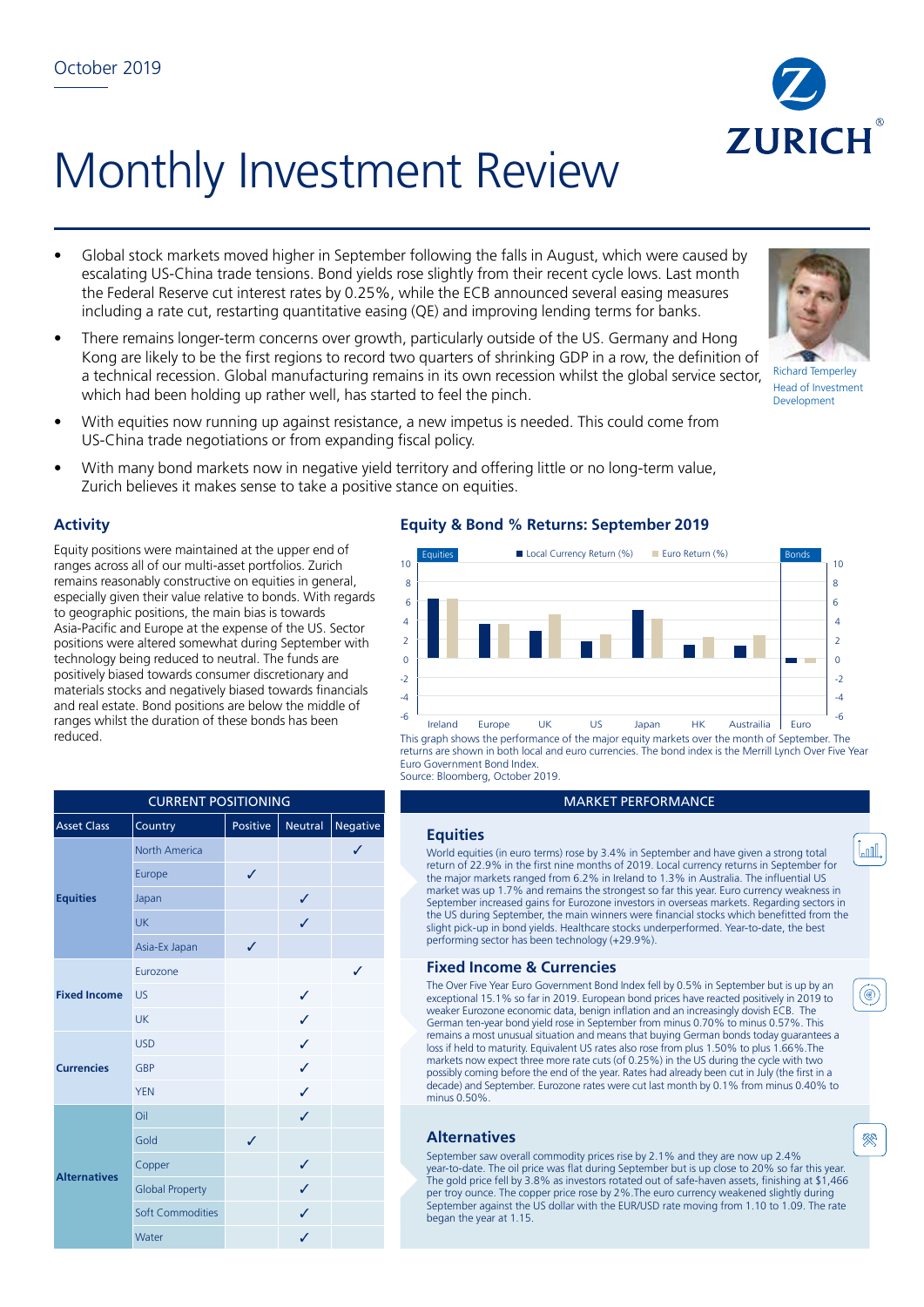| Zurich Life Annualised Performance            |                 | Annualised           |            |                    |                    |                    |                    |                             |  |
|-----------------------------------------------|-----------------|----------------------|------------|--------------------|--------------------|--------------------|--------------------|-----------------------------|--|
| to October 2019                               | Year to<br>Date | $\mathbf{1}$<br>Year | 3<br>Years | 5<br>Years         | 10<br>Years        | 15<br>Years        | 20<br>Years        | <b>Fund Size</b><br>(Euros) |  |
| Prisma Multi-Asset Funds                      |                 |                      |            |                    |                    |                    |                    |                             |  |
| Prisma <sup>2</sup>                           | 2.8%            | 1.3%                 | 0.9%       | 1.0%               | <b>Not Started</b> | <b>Not Started</b> | Not Started        | 239,202,759                 |  |
| Prisma <sup>3</sup>                           | 6.5%            | 2.7%                 | 2.9%       | 2.9%               | <b>Not Started</b> | Not Started        | Not Started        | 1,077,602,860               |  |
| Prisma 4                                      | 13.7%           | 5.2%                 | 6.6%       | 6.2%               | <b>Not Started</b> | <b>Not Started</b> | Not Started        | 1,362,382,273               |  |
| Prisma <sup>5</sup>                           | 20.2%           | 8.1%                 | 9.2%       | 8.4%               | <b>Not Started</b> | <b>Not Started</b> | Not Started        | 636,136,915                 |  |
| Prisma <sup>6</sup>                           | 21.5%           | 7.6%                 | 10.4%      | 8.4%               | <b>Not Started</b> | <b>Not Started</b> | Not Started        | 57,127,649                  |  |
| Managed Funds                                 |                 |                      |            |                    |                    |                    |                    |                             |  |
| Cautiously Managed                            | 9.3%            | 3.4%                 | 4.7%       | 5.2%               | 7.0%               | <b>Not Started</b> | Not Started        | 470,403,604                 |  |
| <b>FinEx Sector Average</b>                   | 7.6%            | 2.9%                 | 2.8%       | 3.0%               | 4.0%               | 3.5%               | 3.4%               |                             |  |
| <b>Balanced</b>                               | 16.1%           | 6.3%                 | 7.9%       | 7.9%               | 9.1%               | 7.5%               | 5.9%               | 1,812,756,219               |  |
| <b>FinEx Sector Average</b>                   | 12.1%           | 4.2%                 | 4.9%       | 5.2%               | 6.9%               | 4.9%               | 3.8%               |                             |  |
| Performance                                   | 18.8%           | 6.4%                 | 9.5%       | 8.8%               | 9.7%               | 7.9%               | 6.0%               | 1,429,283,808               |  |
| Dynamic                                       | 20.6%           | 6.8%                 | 10.4%      | 9.5%               | 10.3%              | 8.3%               | 6.0%               | 1,609,449,360               |  |
| <b>FinEx Sector Average</b>                   | 13.8%           | 3.7%                 | 6.1%       | 6.0%               | 7.5%               | 5.2%               | 4.2%               |                             |  |
| <b>Protected Funds</b>                        |                 |                      |            |                    |                    |                    |                    |                             |  |
| Protected 70                                  | 13.3%           | 2.1%                 | 5.2%       | 4.3%               | <b>Not Started</b> | <b>Not Started</b> | Not Started        | 22,225,680                  |  |
| Protected 80                                  | 7.7%            | 0.1%                 | 2.3%       | 2.1%               | <b>Not Started</b> | <b>Not Started</b> | Not Started        | 32,470,915                  |  |
| Cash                                          |                 |                      |            |                    |                    |                    |                    |                             |  |
| Secure                                        | 0.0%            | 0.0%                 | 0.0%       | 0.0%               | 0.1%               | 1.0%               | 1.6%               | 187,490,100                 |  |
| Cash Fund                                     | $-0.6%$         | $-0.8%$              | $-0.8%$    | $-0.7%$            | $-0.5%$            | <b>Not Started</b> | Not Started        | 684,996,291                 |  |
| <b>FinEx Sector Average</b>                   | $-0.5%$         | $-0.7%$              | $-0.5%$    | $-0.3%$            | 0.1%               | 0.9%               | 1.3%               |                             |  |
| <b>Bond</b>                                   |                 |                      |            |                    |                    |                    |                    |                             |  |
| Global Corporate Bond (JP Morgan)             | 9.1%            | 7.4%                 | 1.4%       | 2.2%               | <b>Not Started</b> | <b>Not Started</b> | <b>Not Started</b> | 8,401,248                   |  |
| Global Government Bond (JP Morgan)            | 6.40%           | 8.00%                | 0.70%      | 2.00%              | <b>Not Started</b> | <b>Not Started</b> | Not Started        | 1,291,301                   |  |
| Indexed Eurozone Government Bond (BlackRock)* | 9.20%           | 11.20%               | 2.40%      | 3.20%              | <b>Not Started</b> | Not Started        | <b>Not Started</b> | 7,827,475                   |  |
| <b>Active Fixed Income</b>                    | 8.00%           | 8.80%                | 1.00%      | 3.40%              | 5.40%              | 5.40%              | 6.10%              | 206,617,218                 |  |
| <b>Inflation-Linked Bond</b>                  | 7.40%           | 6.40%                | 1.50%      | 1.70%              | Not Started        | Not Started        | <b>Not Started</b> | 7,255,473                   |  |
| Long Bond                                     | 17.1%           | 18.6%                | 3.0%       | 6.1%               | 7.3%               | 6.6%               | <b>Not Started</b> | 69,436,831                  |  |
| <b>FinEx Sector Average</b>                   | 10.9%           | 10.7%                | 2.4%       | 3.4%               | 4.3%               | 4.2%               | 4.6%               |                             |  |
| Absolute Return/Diversified Assets Funds      |                 |                      |            |                    |                    |                    |                    |                             |  |
| Global Targeted Returns Fund (Invesco)        | 2.1%            | $-0.9%$              | $-1.0%$    | <b>Not Started</b> | <b>Not Started</b> | <b>Not Started</b> | <b>Not Started</b> | 53,669,855                  |  |
| Dynamic Diversified Growth (BlackRock)        | 5.7%            | 0.3%                 | 2.2%       | 0.8%               | <b>Not Started</b> | <b>Not Started</b> | <b>Not Started</b> | 12,383,816                  |  |
| <b>Active Asset Allocation</b>                | 14.7%           | 5.2%                 | 6.9%       | 6.3%               | <b>Not Started</b> | <b>Not Started</b> | <b>Not Started</b> | 469,998,522                 |  |
| <b>Commodity Funds</b>                        |                 |                      |            |                    |                    |                    |                    |                             |  |
| Gold                                          | 19.6%           | 30.4%                | 3.9%       | 6.3%               | 6.2%               | <b>Not Started</b> | <b>Not Started</b> | 120,402,431                 |  |
| Indexed Global Energy and Metals              | 10.8%           | 3.4%                 | 3.7%       | $-3.1%$            | 0.3%               | <b>Not Started</b> | <b>Not Started</b> | 13,376,577                  |  |
| Equity Funds (Global)                         |                 |                      |            |                    |                    |                    |                    |                             |  |
| 5 Star 5                                      | 20.5%           | 5.2%                 | 11.5%      | 9.2%               | 9.8%               | 7.6%               | <b>Not Started</b> | 209,651,571                 |  |
| <b>International Equity</b>                   | 21.9%           | 7.2%                 | 10.9%      | 10.1%              | 11.4%              | 8.9%               | 6.5%               | 2,415,184,197               |  |
| Global Select (Threadneedle)                  | 30.0%           | 10.8%                | 13.1%      | 12.3%              | 12.7%              | 9.6%               | <b>Not Started</b> | 8,841,673                   |  |
| Indexed Global Equity (BlackRock)*            | 20.8%           | 4.3%                 | 9.9%       | 9.9%               | Not Started        | <b>Not Started</b> | <b>Not Started</b> | 116, 161, 796               |  |
| <b>FinEx Sector Average</b>                   | 18.7%           | 4.4%                 | 8.4%       | 7.8%               | 9.6%               | 6.6%               | 4.1%               |                             |  |
| Equity Funds (European)                       |                 |                      |            |                    |                    |                    |                    |                             |  |
| 5 Star 5 Europe                               | 21.7%           | 6.8%                 | 10.2%      | 9.5%               | 10.3%              | 9.7%               | <b>Not Started</b> | 107,000,933                 |  |
| European Select (Threadneedle)                | 24.4%           | 7.2%                 | 8.5%       | 8.7%               | 12.4%              | 9.4%               | <b>Not Started</b> | 9,689,506                   |  |
| <b>FinEx Sector Average</b>                   | 18.9%           | 1.6%                 | 6.4%       | 6.2%               | 7.8%               | 6.6%               | 5.1%               |                             |  |
| Equity Funds (Euro)                           |                 |                      |            |                    |                    |                    |                    |                             |  |
| <b>Eurozone Equity</b>                        | 19.5%           | 4.5%                 | 9.1%       | 7.0%               | 8.2%               | 8.5%               | <b>Not Started</b> | 82,622,748                  |  |
| Indexed Eurozone Equity (BlackRock)*          | 16.8%           | 1.3%                 | 7.1%       | 5.7%               | <b>Not Started</b> | <b>Not Started</b> | <b>Not Started</b> | 8,028,729                   |  |
| <b>Sector Average</b>                         | 17.2%           | 1.1%                 | 6.8%       | 5.7%               | 6.3%               | 5.1%               | 3.7%               |                             |  |
| Equity Funds (Irish)                          |                 |                      |            |                    |                    |                    |                    |                             |  |
| <b>Irish Equity</b>                           | 18.7%           | $-0.1%$              | 4.3%       | 9.0%               | 9.7%               | <b>Not Started</b> | <b>Not Started</b> | 14,553,854                  |  |
| <b>FinEx Sector Average</b>                   | 16.0%           | $-3.6%$              | 1.2%       | 5.6%               | 7.2%               | 2.1%               | 2.8%               |                             |  |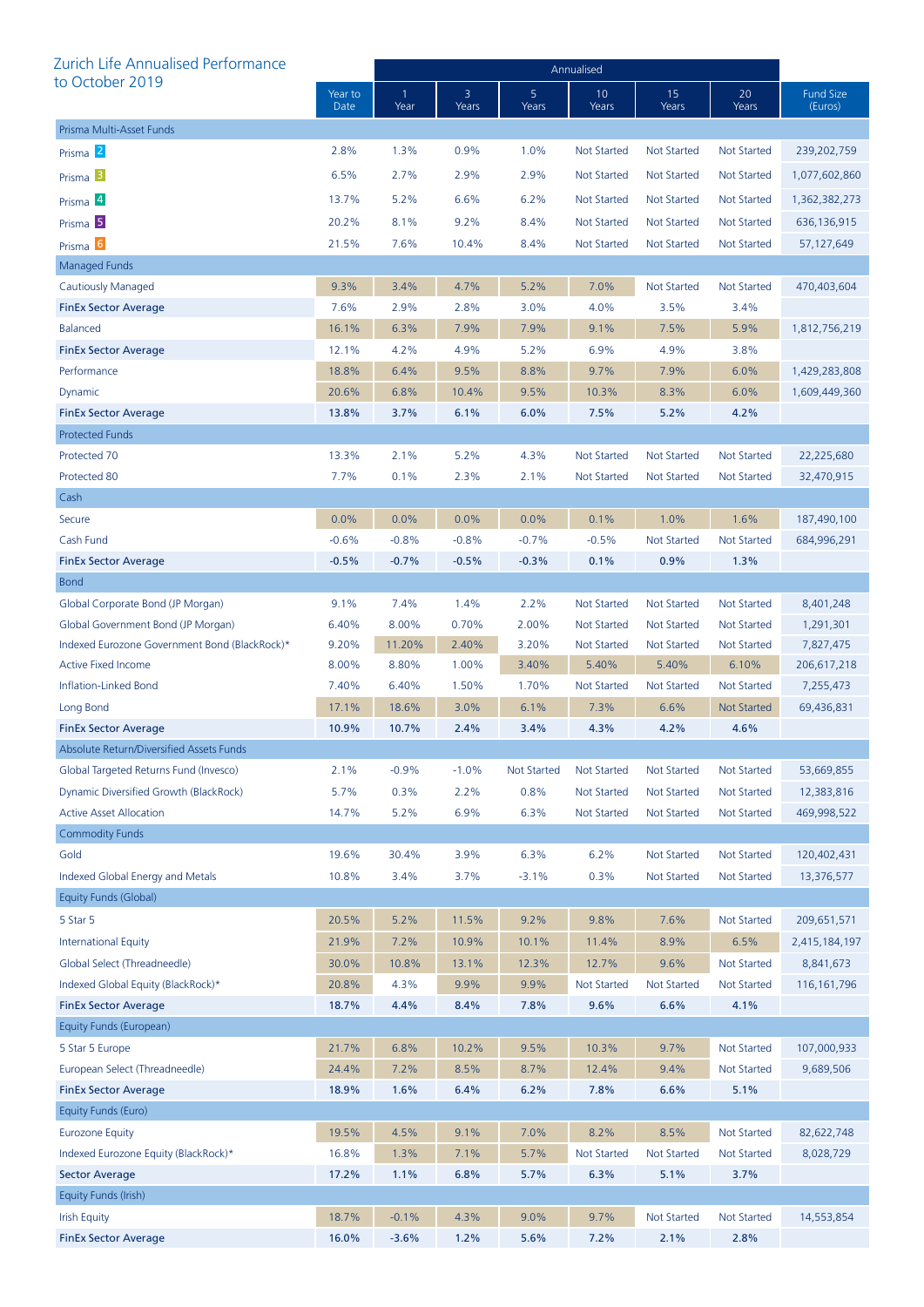|                                                                  |                 | Annualised |                    |                         |                    |                    |                    |                             |
|------------------------------------------------------------------|-----------------|------------|--------------------|-------------------------|--------------------|--------------------|--------------------|-----------------------------|
|                                                                  | Year to<br>Date | 1<br>Year  | 3<br>Years         | 5 <sup>5</sup><br>Years | 10<br>Years        | 15<br>Years        | 20<br>Years        | <b>Fund Size</b><br>(Euros) |
| Equity Fund (American)                                           |                 |            |                    |                         |                    |                    |                    |                             |
| 5 Star 5 Americas                                                | 25.6%           | 11.4%      | 14.1%              | 12.6%                   | 13.3%              | 10.7%              | <b>Not Started</b> | 71,794,739                  |
| American Select (Threadneedle)                                   | 25.3%           | 7.3%       | 14.2%              | 12.6%                   | 14.8%              | 10.1%              | <b>Not Started</b> | 12,138,716                  |
| <b>FinEx Sector Average</b>                                      | 24.0%           | 7.9%       | 12.3%              | 11.3%                   | 14.2%              | 8.7%               | 5.1%               |                             |
| Equity Funds (Far East Asia)                                     |                 |            |                    |                         |                    |                    |                    |                             |
| 5 Star 5 Asia Pacific                                            | 14.9%           | 2.1%       | 8.7%               | 8.8%                    | 7.1%               | 7.9%               | <b>Not Started</b> | 75,881,232                  |
| Asia Pacific Equity                                              | 14.2%           | 3.1%       | 9.1%               | 7.7%                    | <b>Not Started</b> | <b>Not Started</b> | <b>Not Started</b> | 11,088,299                  |
| <b>FinEx Sector Average</b>                                      | 13.0%           | 3.5%       | 7.0%               | 5.3%                    | 6.9%               | 7.5%               | 5.8%               |                             |
| Equity Funds (High Yield)                                        |                 |            |                    |                         |                    |                    |                    |                             |
| Dividend Growth                                                  | 19.6%           | 5.1%       | 6.8%               | 8.0%                    | 11.2%              | <b>Not Started</b> | <b>Not Started</b> | 221,723,738                 |
| <b>FinEx Sector Average</b>                                      | 18.7%           | 4.4%       | 8.4%               | 7.8%                    | 9.6%               | 6.6%               | 4.1%               |                             |
| Equity Funds (Emerging Market)                                   |                 |            |                    |                         |                    |                    |                    |                             |
| Emerging Markets Opportunities (JP Morgan)                       | 14.9%           | 8.8%       | 10.8%              | 7.5%                    | <b>Not Started</b> | <b>Not Started</b> | <b>Not Started</b> | 6,818,306                   |
| Indexed Emerging Market Equity Fund (BlackRock)                  | 11.6%           | 3.8%       | 6.2%               | <b>Not Started</b>      | <b>Not Started</b> | <b>Not Started</b> | Not Started        | 1,534,462                   |
| <b>Sector Average</b>                                            | 10.2%           | 4.4%       | 5.6%               | 4.0%                    | 4.1%               | 8.8%               | Not Started        |                             |
| Equity Funds (Specialist)                                        |                 |            |                    |                         |                    |                    |                    |                             |
| Indexed Top Tech 100                                             | 28.8%           | 8.4%       | 18.2%              | 17.7%                   | 20.1%              | 13.2%              | <b>Not Started</b> | 70,297,695                  |
| <b>FinEx Sector Average</b>                                      | 14.7%           | 6.9%       | 5.5%               | 3.7%                    | 4.5%               | 3.9%               | 2.6%               |                             |
| <b>Property Funds</b>                                            |                 |            |                    |                         |                    |                    |                    |                             |
| <b>Property Fund</b>                                             | 7.3%            | 6.6%       | <b>Not Started</b> | <b>Not Started</b>      | <b>Not Started</b> | <b>Not Started</b> | <b>Not Started</b> | 42,494,184                  |
| Indexed European (Ex-UK) Property                                | 17.8%           | 8.2%       | 6.1%               | 10.3%                   | 9.8%               | <b>Not Started</b> | Not Started        | 109,610,876                 |
| Indexed Australasia Property                                     | 18.9%           | 20.5%      | 6.2%               | 9.1%                    | 9.5%               | <b>Not Started</b> | Not Started        | 93,616,608                  |
| <b>Sector Average</b>                                            | 6.2%            | 4.9%       | 4.6%               | 5.8%                    | 4.9%               | 1.9%               | 4.0%               |                             |
| <b>Dimensional Funds</b>                                         |                 |            |                    |                         |                    |                    |                    |                             |
| Global Short-term Investment Grade Fixed Income<br>(Dimensional) | 1.6%            | 1.3%       | Not Started        | <b>Not Started</b>      | <b>Not Started</b> | <b>Not Started</b> | Not Started        | 228,179                     |
| Euro Inflation Linked Int Duration Fixed Income<br>(Dimensional) | 6.1%            | 4.4%       | Not Started        | <b>Not Started</b>      | <b>Not Started</b> | <b>Not Started</b> | Not Started        | 5,878,096                   |
| World Equity (Dimensional)                                       | 19.1%           | 3.0%       | Not Started        | <b>Not Started</b>      | <b>Not Started</b> | <b>Not Started</b> | Not Started        | 8,198,616                   |
| Global Short Fixed Income (Dimensional)                          | 1.5%            | 1.8%       | <b>Not Started</b> | <b>Not Started</b>      | <b>Not Started</b> | <b>Not Started</b> | Not Started        | 1,257,902                   |
| World Allocation 20/80 (Dimensional)                             | 4.3%            | 1.4%       | <b>Not Started</b> | <b>Not Started</b>      | <b>Not Started</b> | <b>Not Started</b> | Not Started        | 9,520,628                   |
| World Allocation 40/60 (Dimensional)                             | 8.3%            | 2.5%       | Not Started        | <b>Not Started</b>      | <b>Not Started</b> | <b>Not Started</b> | Not Started        | 20,402,735                  |
| World Allocation 60/40 (Dimensional)                             | 11.9%           | 2.8%       | Not Started        | <b>Not Started</b>      | Not Started        | Not Started        | Not Started        | 20,785,500                  |
| World Allocation 80/20 (Dimensional)                             | 15.0%           | 2.3%       | <b>Not Started</b> | <b>Not Started</b>      | <b>Not Started</b> | <b>Not Started</b> | <b>Not Started</b> | 6,457,567                   |
| <b>Funds Closed to New Business</b>                              |                 |            |                    |                         |                    |                    |                    |                             |
| <b>Indexed Eurozone Property</b>                                 | 16.1%           | 5.4%       | 6.2%               | 10.1%                   | 8.6%               | <b>Not Started</b> | Not Started        | 18,703,017                  |
| Indexed India Equity                                             | 6.4%            | 9.5%       | 5.6%               | 5.0%                    | 5.2%               | Not Started        | Not Started        | 9,030,163                   |
| Income Opportunity (JP Morgan)                                   | 1.1%            | $-1.7%$    | $-0.2%$            | 0.2%                    | Not Started        | <b>Not Started</b> | Not Started        | 5,287,131                   |
| <b>Diversified Assets</b>                                        | 13.6%           | 6.9%       | 5.4%               | 4.7%                    | 6.6%               | Not Started        | Not Started        | 11,793,249                  |
| Earth Resources                                                  | 22.0%           | $9.7\%$    | 5.9%               | $-2.5%$                 | 0.1%               | Not Started        | <b>Not Started</b> | 4,280,663                   |
| <b>Green Resources</b>                                           | 40.6%           | 24.5%      | 15.2%              | 4.8%                    | 1.8%               | Not Started        | Not Started        | 4,362,509                   |
| Small Cap Europe (Pictet)                                        | 18.5%           | $-2.4%$    | 5.2%               | 8.5%                    | <b>Not Started</b> | Not Started        | <b>Not Started</b> | 1,743,782                   |

Source: Financial Express as at 01/10/2019

Annual management charges (AMC) apply. The fund returns shown are net of the AMC deducted by each provider in their unit prices. This will vary for each provider, and any difference will impact the relative performance of the funds shown. The fund returns are based on an investment in the funds and do not represent the returns achieved by individual policies linked to the funds. These fund returns may be before the full AMC is applied to a policy. The actual returns on policies linked to the specified fund will be lower because of the effects of charges and in some cases a higher management charge.

\*Performance using most recent data available.

Figures highlighted in beige indicate where the Zurich Life fund has outperformed the sector average.

**Warning: Past performance is not a reliable guide to future performance. Warning: The value of your investment may go down as well as up. Warning: Benefits may be affected by changes in currency exchange rates. Warning: If you invest in this fund you may lose some or all of the money you invest.**